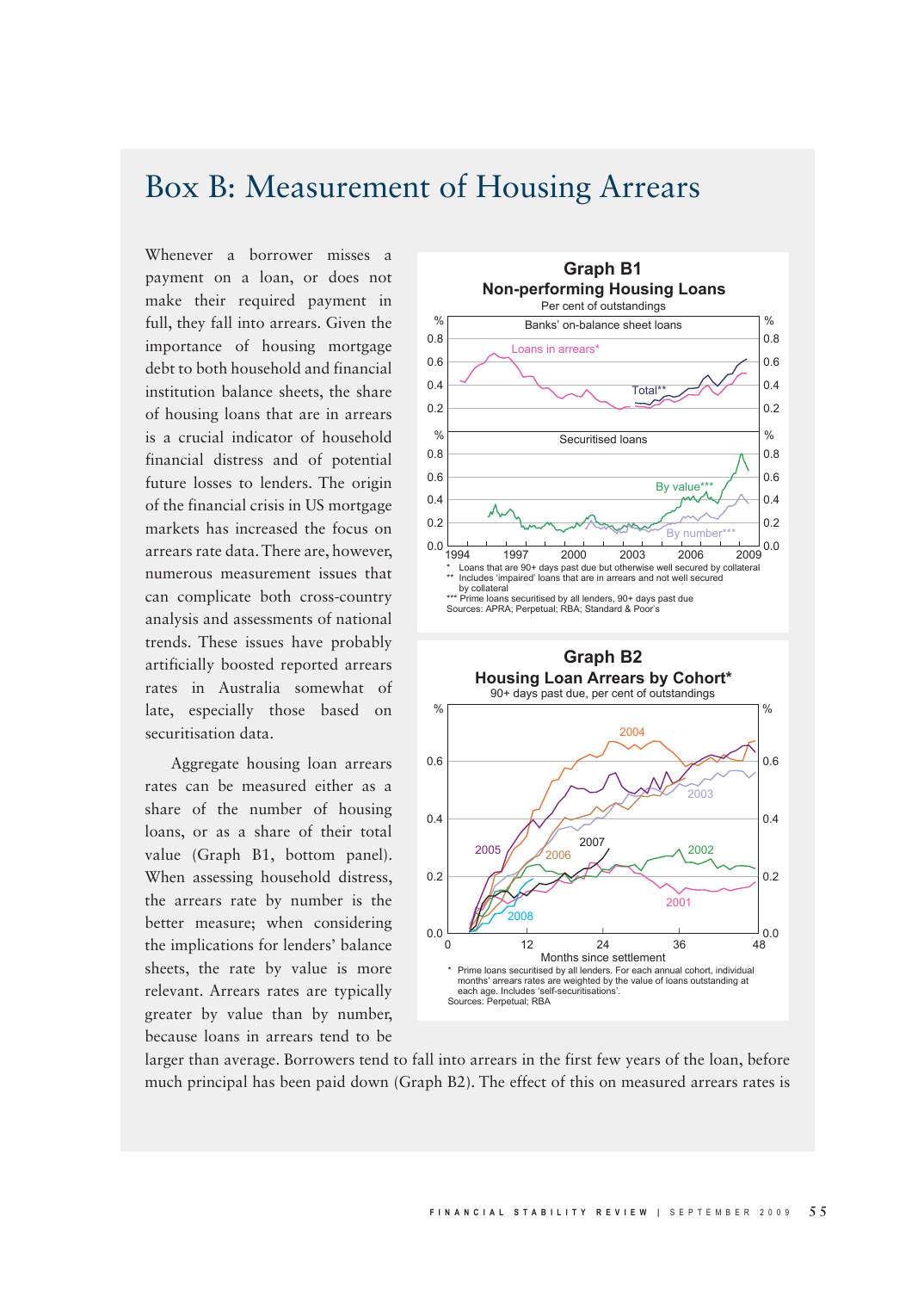amplified because average new loan sizes tend to increase over time, relative to the average size of loans already outstanding, as nominal housing prices and incomes rise.

The criteria for defining a given loan as being in arrears can differ across countries and lenders. In Australia, housing loans are defined as non-performing if they are either 'past due' – where repayments are at least 90 days past due, but the loan is well covered by collateral – or 'impaired' – at least 90 days past due or not in arrears but otherwise doubtful, and the loan is not well covered by collateral. Data from authorised deposit-taking institutions (ADIs) record both past-due and impaired loans on their balance sheets; in contrast, data on securitised loans only cover loans in arrears, whether the collateral is sufficient or not (Graph B1).

Lenders take varying approaches when designating a loan as being past due. In the 'scheduled balance' approach, the lender takes prepayments into account when calculating the total amount of payments that are behind schedule; this is the approach required by APRA for data collected from ADIs, and it is also used for securitised loans by some non-ADIs. In contrast, a 'missed payments' approach is used for other securitised loans, where a lender simply counts the number of missed payments, even if the borrower had previously made extra repayments. This is a stricter approach that probably biases these lenders' reported arrears rates up slightly, especially in Australia where many borrowers make prepayments ahead of their normal schedule.

The interpretation of arrears rates based on securitised loan data is also complicated by the lack of new securitisations over the past two years. The pool of these mortgages has dwindled from 26 per cent of all mortgages in mid 2007 to 13 per cent at present, and its composition is now less representative of the overall Australian mortgage market. As such, it is becoming a less reliable guide to trends in mortgage arrears. In addition, as has been noted in previous *Reviews*, there has probably also been some inflation of securitised loan arrears rates due to the declining flow of new loans into this pool: in Australia the practice has been that only loans with 'clean' payment records are eligible for securitisation. The upward effect of this on arrears rates is likely to diminish, however, as the pool of securitised loans ages, given that the peak time for arrears is in the first few years of a loan's life.

The disruption to securitisation markets and exits of some lenders from the market have probably had knock-on effects that might have boosted the arrears rates experienced by ADIs. Firstly, some existing ADI customers might be remaining on ADIs' books as non-performing loans, because they are no longer able to refinance with an alternative or non-conforming lender. Secondly, as ADIs increase their market share and absorb the business of exiting lenders, they are probably picking up some higher-risk customers that previously tended to borrow more from loan securitisers and other alternative lenders.

Sharp changes in interest rates can also distort reported arrears rates. The number of days in arrears is generally measured by dividing the accumulated arrears by the current monthly repayment. When variable mortgage interest rates fall, the required repayment also declines. If the move is large enough, a borrower that was two monthly payments in arrears before the rate decrease, could be defined as three months in arrears on the basis of the new, lower, required repayment amount. While this factor does not appear to have boosted arrears rates in